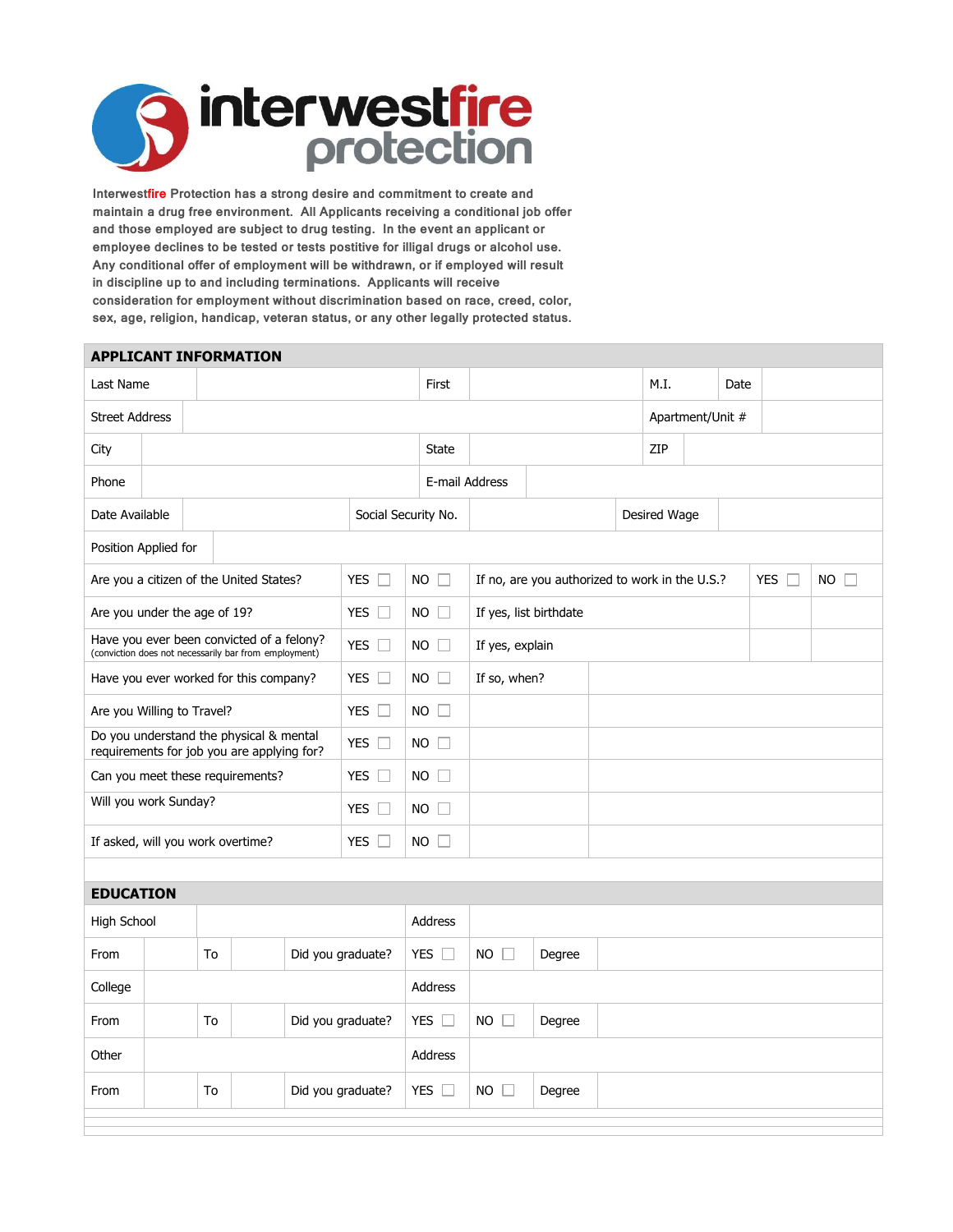| <b>PERSONAL REFERENCES</b>                                                               |                          |                                                          |                        |              |                      |    |  |  |
|------------------------------------------------------------------------------------------|--------------------------|----------------------------------------------------------|------------------------|--------------|----------------------|----|--|--|
| Please list three personal references.                                                   |                          |                                                          |                        |              |                      |    |  |  |
| Full Name                                                                                |                          |                                                          |                        | Relationship |                      |    |  |  |
| Years Known                                                                              |                          |                                                          |                        | Phone        |                      |    |  |  |
| Address                                                                                  |                          |                                                          |                        |              |                      |    |  |  |
| Full Name                                                                                |                          |                                                          |                        | Relationship |                      |    |  |  |
| Years Known                                                                              |                          |                                                          |                        | Phone        |                      |    |  |  |
| Address                                                                                  |                          |                                                          |                        |              |                      |    |  |  |
| Full Name                                                                                |                          |                                                          |                        | Relationship |                      |    |  |  |
| Years Known                                                                              |                          |                                                          |                        | Phone        |                      |    |  |  |
| Address                                                                                  |                          |                                                          |                        |              |                      |    |  |  |
| PREVIOUS EMPLOYMENT                                                                      |                          |                                                          |                        |              |                      |    |  |  |
| Company                                                                                  |                          |                                                          | Phone                  |              |                      |    |  |  |
| Address                                                                                  |                          |                                                          | Supervisor             |              |                      |    |  |  |
| Job Title                                                                                |                          |                                                          | <b>Starting Salary</b> | \$           | <b>Ending Salary</b> | \$ |  |  |
| Responsibilities                                                                         |                          |                                                          |                        |              |                      |    |  |  |
| From                                                                                     | To<br>Reason for Leaving |                                                          |                        |              |                      |    |  |  |
|                                                                                          |                          | May we contact your previous supervisor for a reference? | $NO$ $\Box$            |              |                      |    |  |  |
| Company                                                                                  |                          |                                                          | Phone                  |              |                      |    |  |  |
| Address                                                                                  |                          |                                                          |                        | Supervisor   |                      |    |  |  |
| Job Title                                                                                |                          |                                                          | <b>Starting Salary</b> | \$           | <b>Ending Salary</b> | \$ |  |  |
| Responsibilities                                                                         |                          |                                                          |                        |              |                      |    |  |  |
| From                                                                                     | To<br>Reason for Leaving |                                                          |                        |              |                      |    |  |  |
| YES $\square$<br>$NO$ $\Box$<br>May we contact your previous supervisor for a reference? |                          |                                                          |                        |              |                      |    |  |  |
| Company                                                                                  |                          |                                                          | Phone                  |              |                      |    |  |  |
| Address                                                                                  |                          |                                                          | Supervisor             |              |                      |    |  |  |
| Job Title                                                                                |                          |                                                          | <b>Starting Salary</b> | \$           | <b>Ending Salary</b> | \$ |  |  |
| Responsibilities                                                                         |                          |                                                          |                        |              |                      |    |  |  |
| From                                                                                     | Reason for Leaving<br>To |                                                          |                        |              |                      |    |  |  |
|                                                                                          |                          |                                                          | YES $\square$          | $NO$ $\Box$  |                      |    |  |  |
| May we contact your previous supervisor for a reference?                                 |                          |                                                          |                        |              |                      |    |  |  |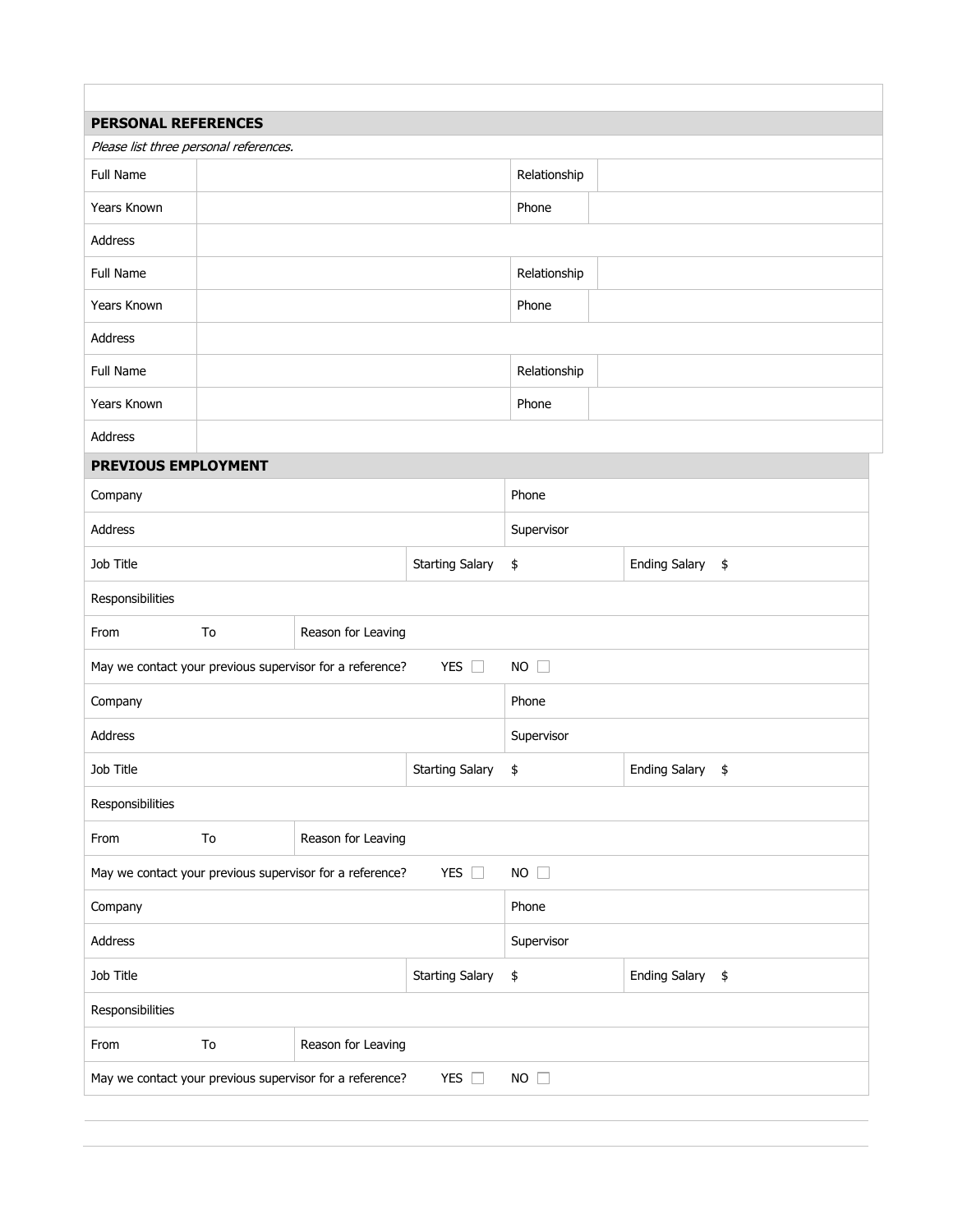| <b>MILITARY SERVICE</b>          |                   |  |  |  |  |
|----------------------------------|-------------------|--|--|--|--|
| Branch                           | From<br>To        |  |  |  |  |
| Rank at Discharge                | Type of Discharge |  |  |  |  |
| If other than honorable, explain |                   |  |  |  |  |

## **DISCLAIMER AND SIGNATURE**

I certify that my answers are true and complete to the best of my knowledge.

If this application leads to employment, I understand that false or misleading information in my application or interview may result in my release.

signature Date of the Date of the Signature Date of the Date of the Date of the Date of the Date of the Date o